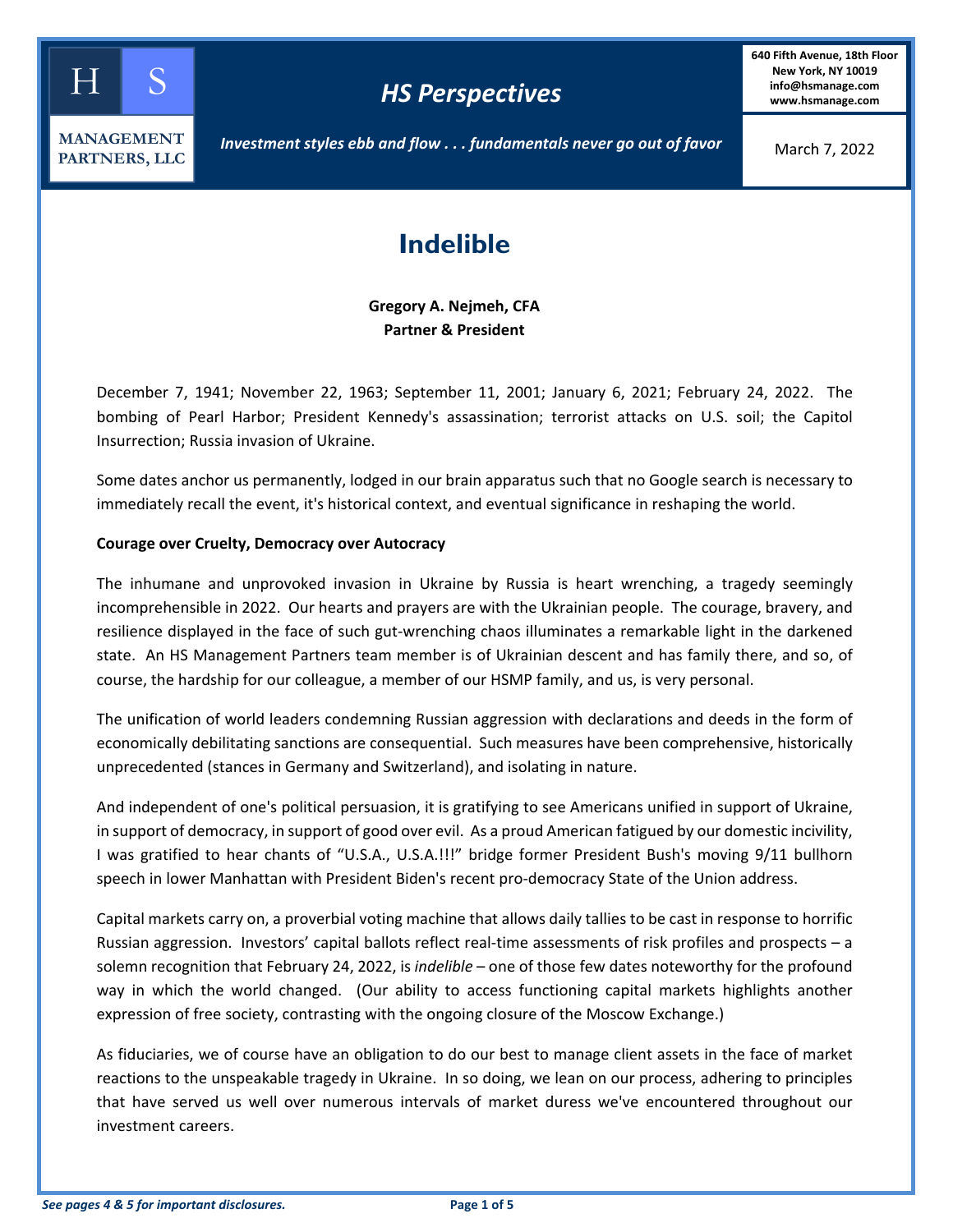### **Inherently Flexible, Multi‐Dimensional Framework**

Among the principles we've steadfastly maintained at HSMP since inception – amazingly, it'll be fifteen years at the end of this quarter – is the multi-dimensional approach we apply to quality growth investing.

Central to our philosophy is the view that growth and value are joined at the hip; we largely ignore categorizations distinguishing the two. Indeed, we prefer to marry growth and value, identifying quality businesses that we deem capable of growing portfolio earnings and cash flows while remaining resolute on valuation.

That mindset has enabled us, over time, to preserve client capital reasonably well in down markets. As we've seen year-to-date, the transient seduction of MEME stocks, SPAC's, concept companies, and excessively valued, cult-influenced/underwritten business models eventually succumb to reality. As stated in the HS Management Partners' tag line, "investment styles ebb and flow...fundamentals never go out of favor." (For more, see our **HSMP LinkedIn** page and our website at www.hsmanage.com.)

Our investment philosophy includes embracing businesses across the growth continuum, from established companies to more variable models, to those possessive of rapid growth profiles. We combine this with our quality and valuation criteria.

# **Different by Design**

Clients and prospects routinely observe that our portfolio does not resemble that of other growth managers. Often that observation relates to our ownership of more established companies, uncharacteristic of traditional growth portfolios for whom such businesses may not advance the top line sufficiently.

We view those businesses through a wide-angle lens, one in which we think our benchmark agnostic philosophy allows us to appreciate the durability, duration and intrinsic stability of such models. We accept in those cases that growth will be at the lower end of the continuum. We also appreciate that more established companies can be acquired at attractive valuations and offer cash flow and dividend profiles that have contributed to our ability to preserve capital reasonably effectively in down markets.

We believe our multi-dimensional framework is inherently flexible. We've learned the importance of not being too dogmatic – indeed, to be open-minded – when it comes to identifying opportunities in a rapidly evolving and geopolitically tenuous world so long as the qualitative criteria we prize are largely satisfied. As my partner and CIO Harry Segalas will share in a few weeks, we've made portfolio changes that reflect this philosophy, applying our experiential pencils in an effort to connect the financial dots stemming from that *indelible* date.

# **Light over Darkness**

On the evening of September 10, 2021, my daughter Kate, who was with the Firm for seven years, and colleagues Maite McDonald and Ron Staib joined me in visiting lower Manhattan. It was the eve of the twentieth year since the 9‐11 attack on lower Manhattan, The Pentagon, and Shanksville, PA. I wanted to see – and I wanted them to see – the hope radiating in lower Manhattan two decades later.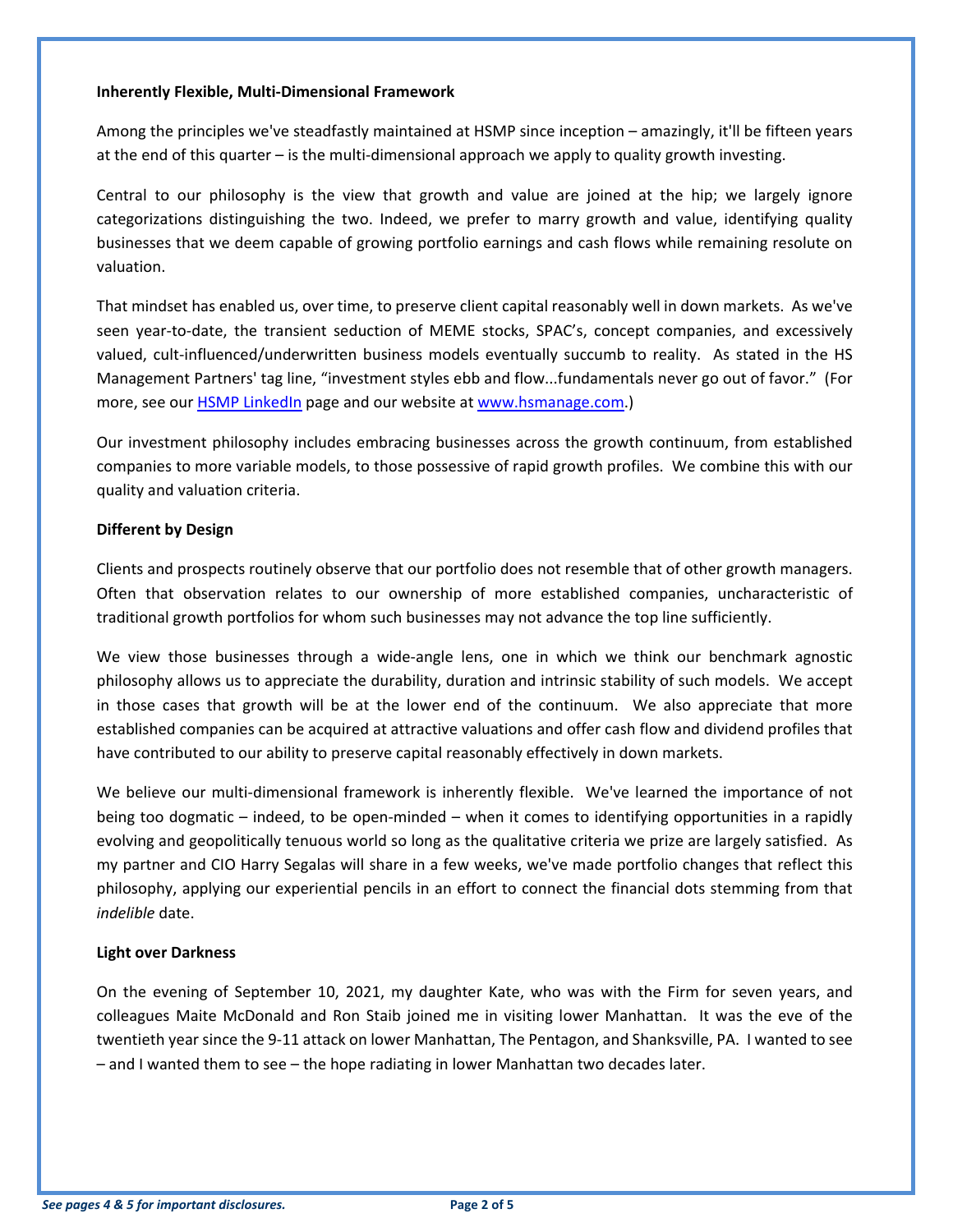Beacons of light sparkled in the evening sky that night, as they do every 9-11, gracing the stars. The light reflects the hope, the strength and the resilience we've displayed as a nation from that darkest of days, an illumination visible from miles in every direction of the tri‐state area.

Our hopes, our prayers, our faith is that the citizens, the culture, the spirit of the Ukrainian people will shine brightly after the dark days of today.

Our deepest gratitude to the heroines and heroes in plain sight providing humanitarian aid, medical assistance, and unwavering support under unimaginably trying circumstances to the Ukrainian people.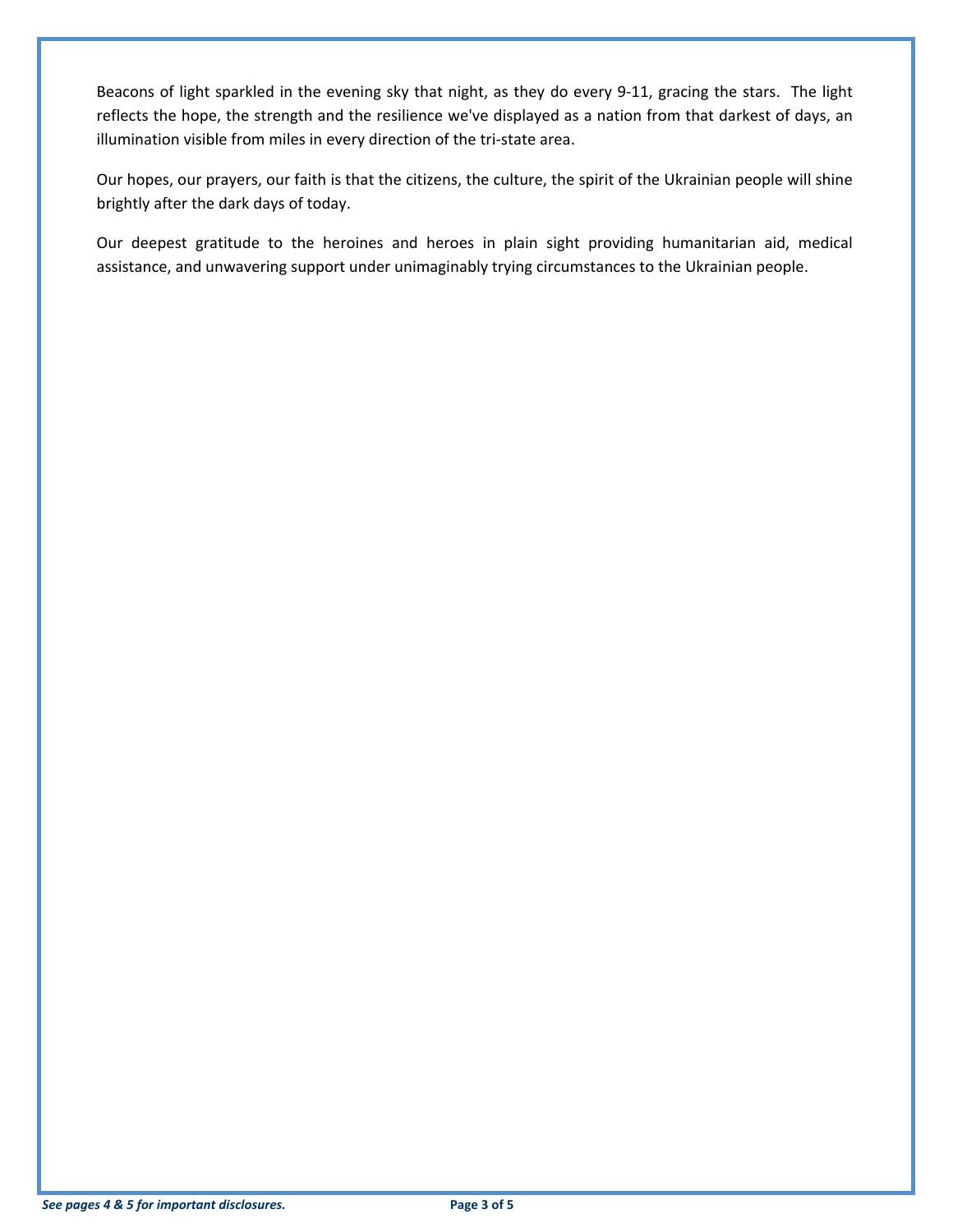## **HS Management Partners, LLC Concentrated Quality Growth Composite GIPS© Report**

| . <b>.</b>  |                             |                                      |                              |                            |            |                      |                                          |                                             |                                        |                     |                                          |
|-------------|-----------------------------|--------------------------------------|------------------------------|----------------------------|------------|----------------------|------------------------------------------|---------------------------------------------|----------------------------------------|---------------------|------------------------------------------|
|             | <b>Firm</b>                 |                                      | <b>Composite</b>             | <b>Performance Results</b> |            |                      |                                          |                                             | <b>3-Year Annualized Std Deviation</b> |                     |                                          |
| Year<br>End | <b>Assets</b><br>(millions) | <b>Assets</b><br>(USD)<br>(millions) | Number of<br><b>Accounts</b> | Composite<br><b>Gross</b>  | <b>Net</b> | S&P 500 <sup>®</sup> | <b>Russell</b><br>$1000^\circ$<br>Growth | Composite<br><b>Dispersion</b><br>(Std Dev) | <b>Composite</b><br><b>Gross</b>       | <b>S&amp;P 500®</b> | <b>Russell</b><br>$1000^\circ$<br>Growth |
| 2021        | 3,927                       | 3.813                                | 281                          | 31.43%                     | 30.51%     | 28.71%               | 27.60%                                   | .64                                         | 19.31                                  | 17.17               | 18.17                                    |
| 4Q21        | 3,927                       | 3.813                                | 281                          | 10.76%                     | 10.57%     | 11.03%               | 11.64%                                   | .56                                         | 19.31                                  | 17.17               | 18.17                                    |
| 3Q21        | 3,650                       | 3,554                                | 285                          | $-1.14%$                   | $-1.32%$   | 0.58%                | 1.16%                                    | .09                                         | 19.88                                  | 18.55               | 19.91                                    |
| 2Q21        | 3,791                       | 3,695                                | 284                          | 10.65%                     | 10.46%     | 8.55%                | 11.93%                                   | .05                                         | 19.51                                  | 18.26               | 19.52                                    |
| 1Q21        | 3,559                       | 3,425                                | 277                          | 8.47%                      | 8.29%      | 6.17%                | 0.94%                                    | .07                                         | 19.49                                  | 18.14               | 19.14                                    |
| 2020        | 3,491                       | 3,341                                | 284                          | 14.70%                     | 13.88%     | 18.40%               | 38.49%                                   | .14                                         | 19.75                                  | 18.53               | 19.64                                    |
| 2019        | 3,566                       | 3,478                                | 280                          | 38.12%                     | 37.13%     | 31.49%               | 36.39%                                   | 1.13                                        | 11.29                                  | 11.93               | 13.07                                    |
| 2018        | 3,145                       | 2,967                                | 259                          | $-4.42%$                   | $-5.07%$   | $-4.38%$             | $-1.51%$                                 | .28                                         | 10.04                                  | 10.80               | 12.12                                    |
| 2017        | 4,028                       | 3,840                                | 236                          | 33.87%                     | 33.06%     | 21.83%               | 30.21%                                   | .46                                         | 9.61                                   | 9.92                | 10.54                                    |
| 2016        | 3,446                       | 3,269                                | 199                          | 6.92%                      | 6.25%      | 11.96%               | 7.08%                                    | .10                                         | 10.72                                  | 10.59               | 11.15                                    |
| 2015        | 3,143                       | 3,014                                | 176                          | 3.94%                      | 3.32%      | 1.38%                | 5.67%                                    | .81                                         | 11.03                                  | 10.48               | 10.70                                    |
| 2014        | 3,295                       | 3,193                                | 148                          | 13.06%                     | 12.39%     | 13.69%               | 13.05%                                   | .26                                         | 9.85                                   | 8.98                | 9.59                                     |
| 2013        | 2,392                       | 2,298                                | 136                          | 31.76%                     | 31.04%     | 32.39%               | 33.48%                                   | .09                                         | 12.26                                  | 11.94               | 12.18                                    |
| 2012        | 1,622                       | 1,616                                | 94                           | 28.86%                     | 28.16%     | 16.00%               | 15.26%                                   | .15                                         | 13.82                                  | 15.09               | 15.66                                    |
| 2011        | 884                         | 880                                  | 72                           | 5.55%                      | 5.00%      | 2.11%                | 2.64%                                    | .11                                         | 15.81                                  | 18.70               | 17.76                                    |
| 2010        | 531                         | 528                                  | 46                           | 17.13%                     | 16.44%     | 15.06%               | 16.71%                                   | .28                                         | 19.54                                  | 21.85               | 22.11                                    |
| 2009        | 292                         | 290                                  | 32                           | 35.91%                     | 35.06%     | 26.46%               | 37.21%                                   | .33                                         |                                        |                     |                                          |
| 2008 **     | 172                         | 152                                  | 27                           | (34.49%)                   | (34.80%)   | (37.00%)             | (38.44%)                                 | N.A.                                        |                                        |                     |                                          |
| 2007*       |                             | 6                                    | 5 or fewer                   | 16.84%                     | 16.08%     | 4.83%                | 10.51%                                   | N.A.                                        |                                        |                     |                                          |

\* Performance shown for 2007 is from April 1, 2007 through December 31, 2007.

\*\* HS Management Partners, LLC charges its fees quarterly in arrears and therefore no significant fees were charged to client accounts in the first quarter

of 2008. Had a modeled fee of 0.90% per annum been applied, the net of fee return for the first quarter of 2008 would be (10.82%).

N.A. ‐ Information is not statistically meaningful due to an insufficient number of portfolios (5 or fewer) in the Composite for the entire year.

The HS Management Partners Concentrated Quality Growth Composite includes all fully discretionary, actively managed, fee paying accounts which employ our style of investing in 20‐25 quality growth businesses. These accounts must have a market value exceeding \$500,000 at the time of initial inclusion in the Composite and have a market value exceeding \$300,000 to maintain inclusion.

Accounts that have contributions/withdrawals of greater than 10% of their market value (at the time of the cash flow) shall be excluded from Composite membership. Accounts that are not actively managed according to the intended strategy are excluded at the end of the last full day in which they last met the inclusion criteria. Accounts are reinstated into the Composite on the first day after the account again meets our inclusion criteria. Prior to April 1, 2009, our inclusion and exclusion criteria were applied on a monthly basis, rather than daily. There are accounts paying zero commissions included in the Composite. Additional information regarding the treatment of significant cash flows is available upon request. Also available upon request are policies for valuing investments, calculating performance, and preparing GIPS Reports.

For benchmark purposes, the Composite is compared to the S&P 500® and Russell 1000® Growth indices, however, the Composite may contain securities not represented in either or both indices. The HS Management Partners Concentrated Quality Growth Composite was created January 1, 2008 (the inception date of the Composite was April 1, 2007). Prior to January 1, 2008 the accounts in the Composite were non-fee paying individual accounts managed by Harry Segalas in accordance with HS Management Partners' investment policies, becoming HS Management Partners accounts in December 2007.

The Composite Dispersion presented is an asset-weighted standard deviation calculated using gross performance results for accounts included within the Composite for the entire period. In addition, gross performance results are used to calculate the 3‐year annualized standard deviation.

HS Management Partners, LLC claims compliance with the Global Investment Performance Standards (GIPS®) and has prepared and presented this report in compliance with the GIPS standards. HS Management Partners, LLC has been independently verified for the period January 1, 2008 through December 31, 2021. A firm that claims compliance with the GIPS standards must establish policies and procedures for complying with all the applicable requirements of the GIPS standards. Verification provides assurance on whether the Firm's policies and procedures related to composite, as well as the calculation, presentation, and distribution of performance, have been designed in compliance with the GIPS standards and have been implemented on a firm‐wide basis. The Concentrated Quality Growth Composite has had a performance examination for the periods January 1, 2008 through December 31, 2021. The verification and performance examination reports are available upon request.

GIPS® is a registered trademark of CFA Institute. CFA Institute does not endorse or promote this organization, nor does it warrant the accuracy or quality of the content contained herein.

The performance track record from April 1, 2007 through December 31, 2007 has been examined by Ashland Partners & Company, LLP and meets the portability requirements of the GIPS® standards. A copy of their report is available upon request.

HS Management Partners, LLC is an independent SEC registered investment advisor (SEC registration does not imply a certain level of skill or training). The Firm maintains a complete list and description of composites, which is available upon request. Results are based on fully discretionary accounts under management, including those accounts no longer with the Firm. Past performance is not indicative of future results.

The U.S. Dollar is the currency used to express performance. When international ordinary shares or ADRs are held in portfolios in the Composite, performance is shown net of foreign withholding taxes. Returns are presented gross and net of management fees and include the reinvestment of all income. Net of fee performance was calculated using actual management fees. Prior to January 1, 2008, a representative fee of 0.90% annually was applied to the individual accounts in the Composite managed by Harry Segalas. Additional information regarding the policies for calculating and reporting returns is available upon request. Policies governing compliance with the GIPS® Standards were followed in establishing HS Management Partners' performance record and the accounts to be included therein. In that regard, certain individual accounts managed by Harry Segalas were excluded from the Composite because of material differences in the management style of those accounts and HS Management Partners' investment policies. The GIPS® standards were applied retroactively for the purposes of computing 2007 performance and are being applied prospectively in a consistent manner.

Investment advisory fees are charged as a percentage of on an account's assets under management. The annual fee schedule for accounts that are at least \$10 million under management is as follows: 0.90% on first \$25 million, 0.70% on next \$25 million and 0.50% on the balance. Accounts below \$10 million pay the greater of 1% or \$10,000. Actual investment advisory fees may deviate from the above fee schedule at the Firm's sole discretion. Please refer to our Form ADV for more information related to our fees.